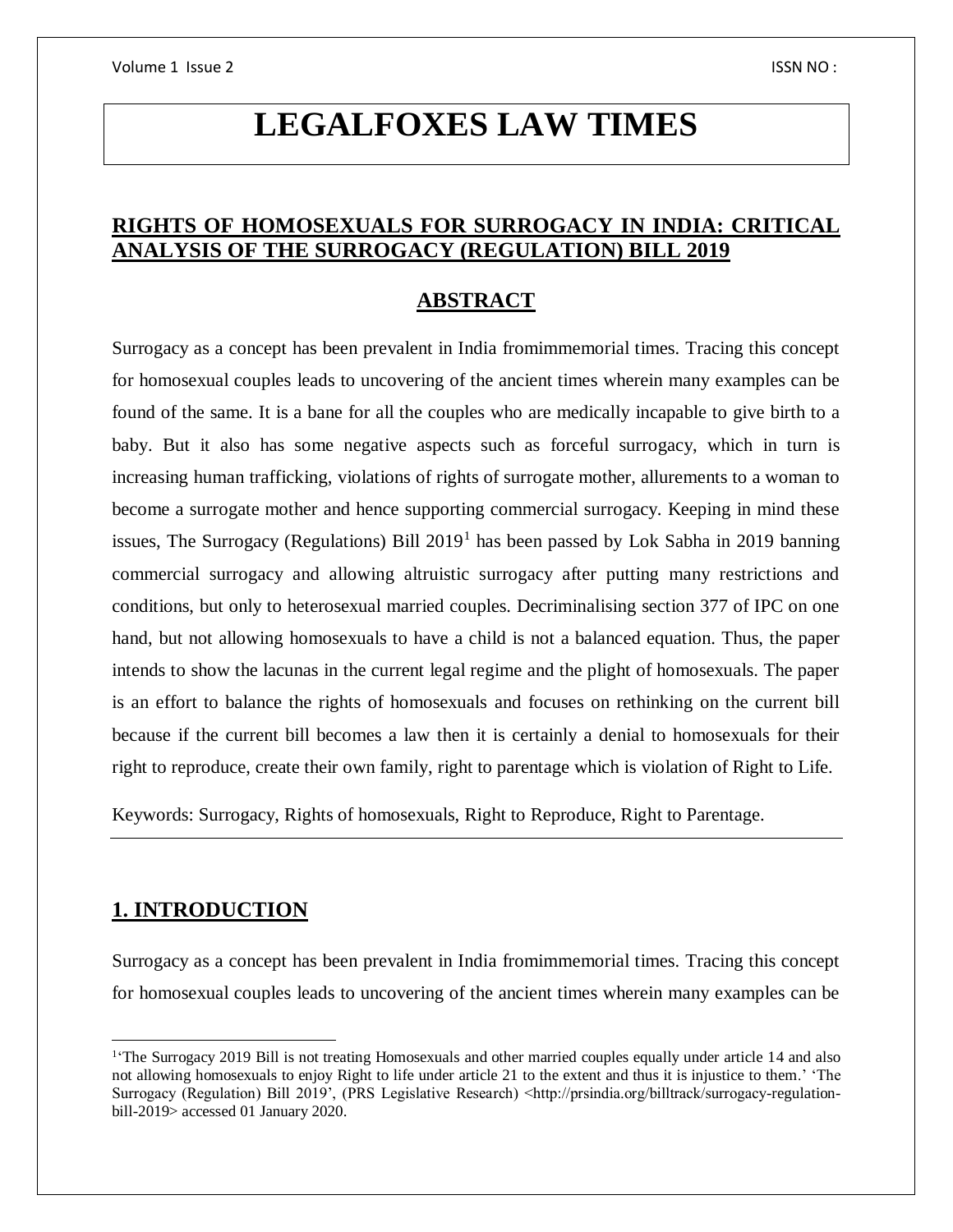#### Volume 1 Issue 2 ISSN NO :

found of the same. But moving towards the modern era leads us to the truth that identity of the homosexuals was lost and was unrecognised in India. It was not inexistent, but not also recognised till the decriminalisation of section 377. After this decriminalisation, the new issue which has arisen is of the right to reproduce, right to extend family, and no discrimination under article 19 and 21 by not having surrogacy rights to homosexual couples.

Though section 377 have been decriminalised in the latest judgement of "Navtej Singh Johar vs. Union of India" but still homosexuals have not been given a place under The Surrogacy (Regulations) Bill 2019 as a category who are being allowed to adopt the procedure of surrogacy for having their own child. This Bill has been passed by Lok Sabha in 2019 banning commercial surrogacy and allowing altruistic surrogacy after putting many restrictions and conditions, but only to heterosexual married couples. Hence, Bill is not treating homosexuals and other married couples equally thereby not providing them Right to life under article 21 to the extent of having a baby by way of surrogacy.

In the 2008 version, ARTs were available to single persons, married couples and unmarried couples. Though the problem for homosexual couples for surrogacy was not raised at that time because section 377 was not decriminalised and also surrogacy was open until Surrogacy Bill 2016 which put the ban on homosexuals to adopt surrogacy.Due to the rise in homosexual relationships and subsequent building and extending theirfamilies, this paper is an effort to balance the rights of homosexuals and focuses on rethinking on the current bill because if the current bill becomes a law then it is certainly a denial to homosexuals of their right to reproduce, create their own family, right to parentage which is violation of Right to Life.

### **2. TO REGULATE SURROGACY IN INDIA: AN ATTEMPT**

Surrogacy has been an important procedure for those couples who could not conceive due to some complications and wanted to have a baby of their own.In India it has its own journey from the year 2002. Many attempts have been made by the parliament to fill the vaccum created by the lack of regulation in this area but they have not been successful till today.Therefore, author explains the stand of surrogacy in India with respect to homosexuals.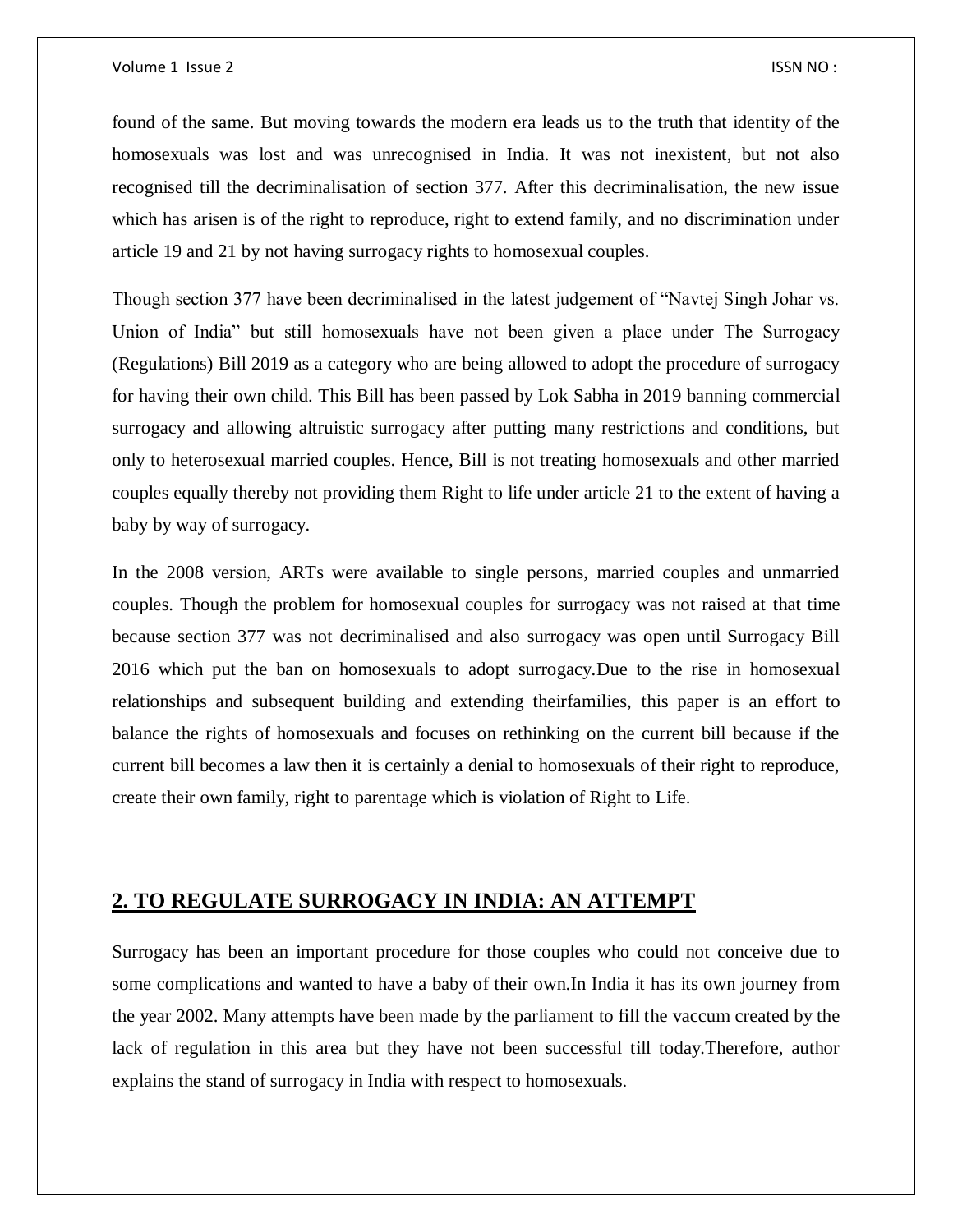#### Volume 1 Issue 2 ISSN NO :

The first attempt was made when **National Guidelines for Accreditation, Supervision & Regulation of ART Clinics2005** were laid down by ICMR and NAMS. These guidelines were given inorder to regulate and supervise ART (Assisted Reproductive Technology) clinics so that there can be an assurance of safety and also to bring any kind of medical malpractices in front if any. Thus, it was the need of time which was felt by ICMR (Indian Council of Medical Research) and NAMS (National Academy of Medical Sciences). These guidelines did not talked about homosexuals asintended parents by surrogacy process, although there was a scope of a single parent (woman only) to have a baby through surrogacy though that single parent (woman) could have been a homosexual but laws during that time in India were not wide to accept homosexuality as a concept. **Para 3.16.4of the guidelines** say that – "There is no legal bar on an unmarried woman going for AID. A child born to a single woman through AID would be deemed to be legitimate. However, AID should normally be performed only on a married woman and that, too, with the written consent of her husband, as a two-parent family would be always better for the child than a single parent one, and the child's interests must outweigh all other interests"*.* <sup>2</sup>These guidelines were not statutory in nature but were followed to an extent.

The second attempt was made by way of **Assisted Reproductive Technology (ART) Regulation Bill and Rules 2008.** As there was no legislation to govern the area of surrogacy and the rights of parties involved there in,government came up with the ART Bill 2008, and posted it on the website of Indian Council of Medical Research (ICMR) and the Ministry of Health and Family Welfare for comments from the general public.<sup>3</sup>This bill was based mostly on the guidelines which were given in the year 2005. Surrogacy was allowed to unmarried couples and single parent irrespective of any jurisdiction,including India and to homosexual couples (only from outside India). Sec 2(e) of Bill provided for the definition of couple as *"couple" means the persons living together and having a sexual relationship that is legal in the country / countries of*  which they are citizens or they are living in<sup>4</sup>. In the year 2008, this definition was wide enough to includehomosexuals under its scope. In India, section 377 was criminalised at that time, but this definition clearly provides for the intention of the legislature of not banning the procedure of

 $\overline{a}$ 

<sup>&</sup>lt;sup>2</sup> Ministry of Health and Family Welfare, National Guidelines for Accreditation, Supervision & Regulation of ART Clinics in India, 2005 <https://www.icmr.nic.in/sites/default/files/art/ART\_Pdf.pdf> accessed 5 October 2019 <sup>3</sup>Raywat Deonandan and Andreea Bente, 'India's Assisted Reproduction Bill and the Maternal Surrogacy Industry' (2012) 4 (1) IRSSH <https://pdfs.semanticscholar.org/096b/0262054971157f86609ae504634a226006c9.pdf>

accessed 5 October 2019

<sup>4</sup> The Assisted Reproductive Technology (Regulation) Bill, 2008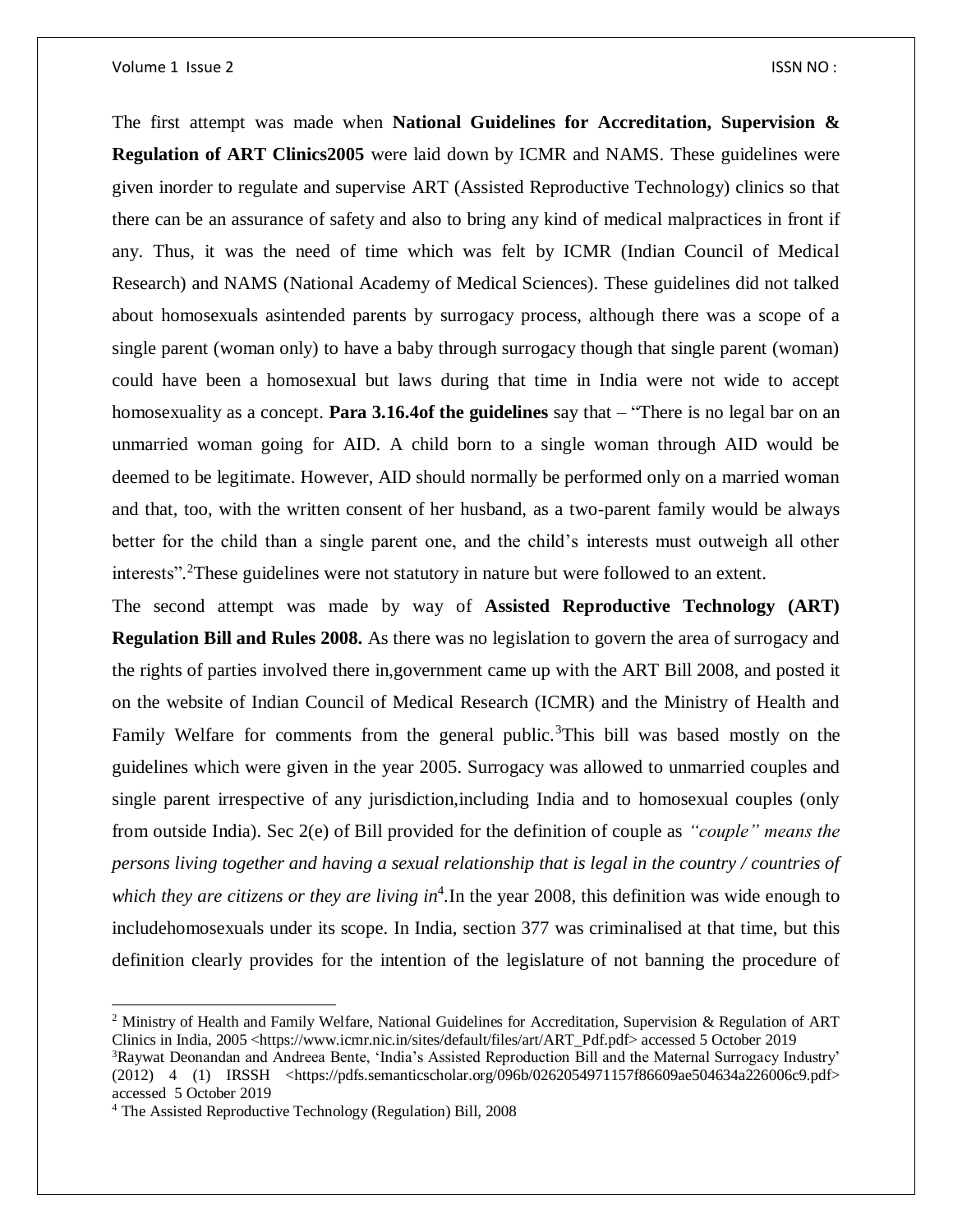surrogacy for homosexual couples from jurisdiction other than India wherein homosexuality is legal.

**228th Law Commission Report 2009**titled **"NEED FOR LEGISLATION TO REGULATE ASSISTED REPRODUCTIVE TECHNOLOGY CLINICS AS WELL AS RIGHTS AND OBLIGATIONS OF PARTIES TO A SURROGACY"**came up. An issue was raised in the report that "whether a single or a gay parent can be considered to be the custodial parent of a surrogate child?" It was answered in the report affirmatively – "it may be stated that a single or a gay parent can be considered to be the custodial parent by virtue of being the genetic or biological parent of the child born out of a surrogacy arrangement. **Japanese baby Manji**  Yamada's case<sup>5</sup> and the **Israel gay couple's case<sup>6</sup>** who fathered the child in India are clear examples to establish that this is possible."<sup>7</sup>Thus going according to the report, it is moral and ethical, and also medically safe for homosexuals to have a child.

The 2008 Bill was never presented in Parliament and thus lapsed, but there was a need to regulate the booming industry of surrogacy in India. Thus, 2008 bill was revised in 2010 and drafted as **The Assisted Reproductive Technologies (Regulation) Bill 2010<sup>8</sup> .** The revised bill proposed few changes in the old bill on many grounds. During all of this status of surrogacy for homosexuals remained unchanged, but certain stringency was introduced due to which **Jan Balaz Case<sup>9</sup> , Israeli Gay Couple's Case** came up in the highlight. There were no regulations or laws to stop homosexual from having a surrogate baby in India because section 377 was not decriminalised in India so there was no recognition and legality of homosexual couples in India. Also on the other hand, there were no restrictions on foreign homosexual couples (except certain strict laws) in India to go through surrogacy procedure for having their own baby.

Further this 2010 bill was again revised in 2013 and laid as **Draft Assisted Reproductive Technology (Regulation) Bill, 2013**. This draft restricted the surrogacy to "Indian married couples only, who are infertile" and no foreigner was allowed for the same until he or she was

 $\overline{a}$ 

<sup>5</sup> (2008) 13 SCC 518

<sup>6</sup>2008 (11) SC 150

<sup>7</sup> Law Commission of India, Need for Legislation to Regulate Assisted Reproductive Technology Clinics as well as Rights and Obligations of Parties to a Surrogacy (Law Com No. 228, 2009)

<sup>8</sup>Centre for Social Research, Final Report: Surrogate Motherhood- Ethical or Commercial (2013) 101 9AIR 2010 Guj 21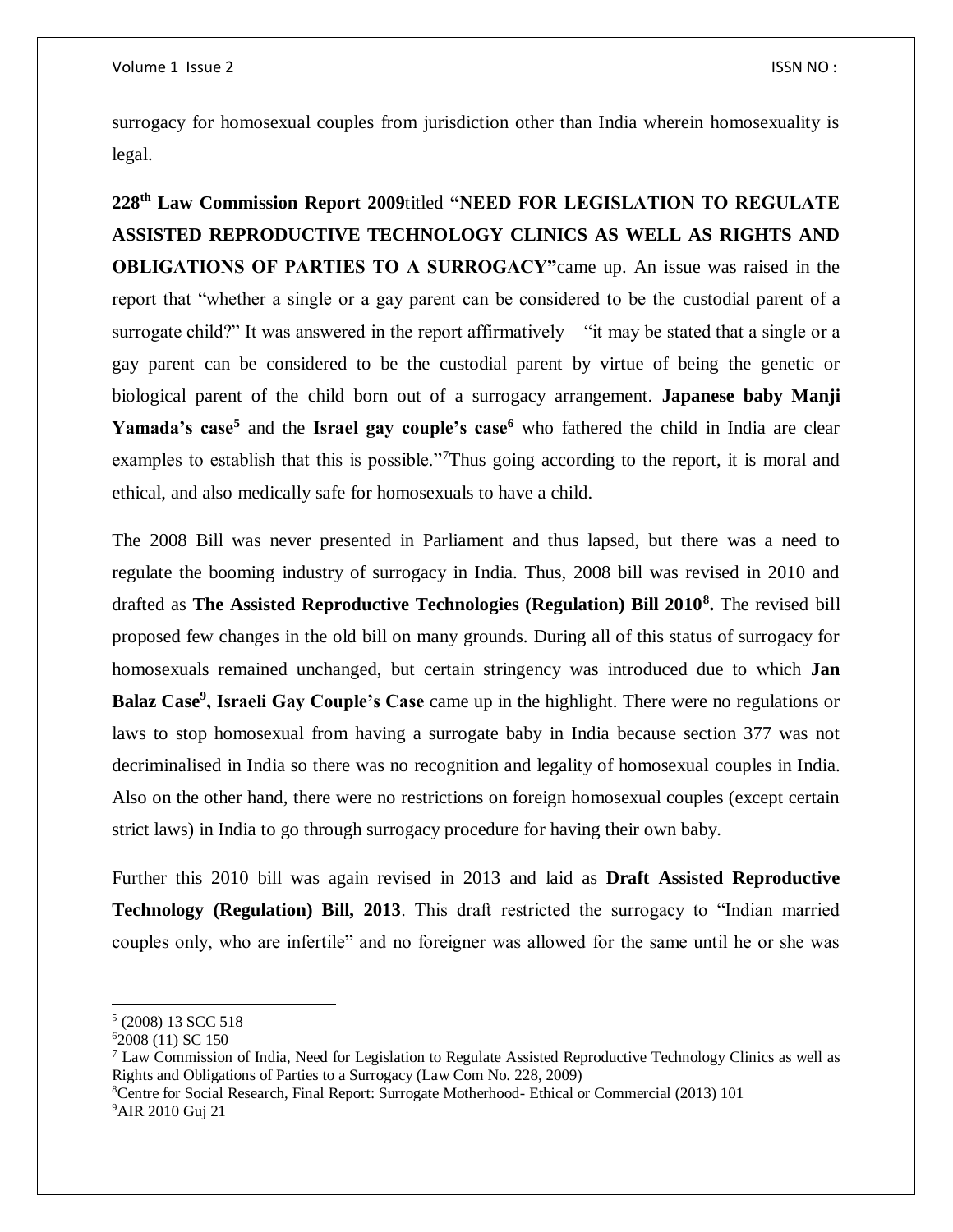married to an Indian citizen.<sup>10</sup> This proposal did not have effect in India as such because of nonrecognition of homosexual relations due to criminalisation of section 377 of IPC. Thus it could not have been raised as an issue in India.

Again in 2014, **The Surrogacy (Regulation) Bill 2014** was brought up by an individual i.e. a Member of Parliament introduced bill in Lok Sabha (not sponsored by the government). The important provision in the bill was section 2(d) which defined 'couple' as *"couple" means two persons living together and having a sexual relationship that is legal in India.<sup>11</sup>* First time, the definition provided in 2014 bill was wide enough. The definition had the scope to includesurrogacy for gay couples, after same sex relations are allowed in India. If section 377 would have been decriminalised during that time, then homosexuals from India would have also been blessed with the privilege to have their own child through surrogacy. The intention in the bill was very clear on the same line. In **2015**, a government notification prohibited surrogacy for foreign nationals.Further, **Surrogacy (Regulation) Bill 2016**came up.

### **3. STATUS AFTER DECRIMINALISATION OF ARTICLE 377**

Section 377 of IPC used to ban unnatural sex between two adults and treated it as unconstitutional. It has been a long journey for homosexual couples in India to gain recognition for their existence and identity. In the landmark judgment, of **Naaz Foundation v. Govt. of NCT of Delhi<sup>12</sup>**, a Delhi high court bench consisting of Chief Justice Ajit Prakash Shah and Justice S. Muralidhar [decided to strike down section 377,](https://www.thehindu.com/todays-paper/Delhi-High-Court-strikes-down-Section-377-of-IPC/article16546323.ece) saying it violates fundamental right to life, liberty, and equality as enshrined in Indian constitution. This judgement was overruled by the Supreme Court in [Suresh Kumar Koushal vs. Naz Foundation](https://en.wikipedia.org/wiki/Suresh_Kumar_Koushal_vs._Naz_Foundation)**<sup>13</sup>** wherein Court held that amending or repealing section 377 should be a matter left to Parliament, not tojudiciary and thus reinstated the constitutionality of section 377 of IPC. In **Navtej Singh Johar v. Union of India,<sup>14</sup>**court finally declared section 377 as unconstitutional saying this section is violative of

 $\overline{\phantom{a}}$ 

<sup>10</sup> Raywat, Supra *note* 3

<sup>&</sup>lt;sup>11</sup>The Assisted Reproductive Technology (Regulation) Bill, 2014

<sup>12</sup>2010 CriLJ 94

 $13(2014)$  1 SCC 1

<sup>&</sup>lt;sup>14</sup>[Mirzawardah Beg,](https://blog.ipleaders.in/author/mirzawardahbeg/) 'Navtej Singh Johar v. UOI Judgement which decriminalized homosexuality' (iPleaders, 1 July 2019) [<https://blog.ipleaders.in/navtej-singh-johar-v-uoi-judgment-which-decriminalized-homosexuality/>](https://blog.ipleaders.in/navtej-singh-johar-v-uoi-judgment-which-decriminalized-homosexuality/) accessed 6 October 2019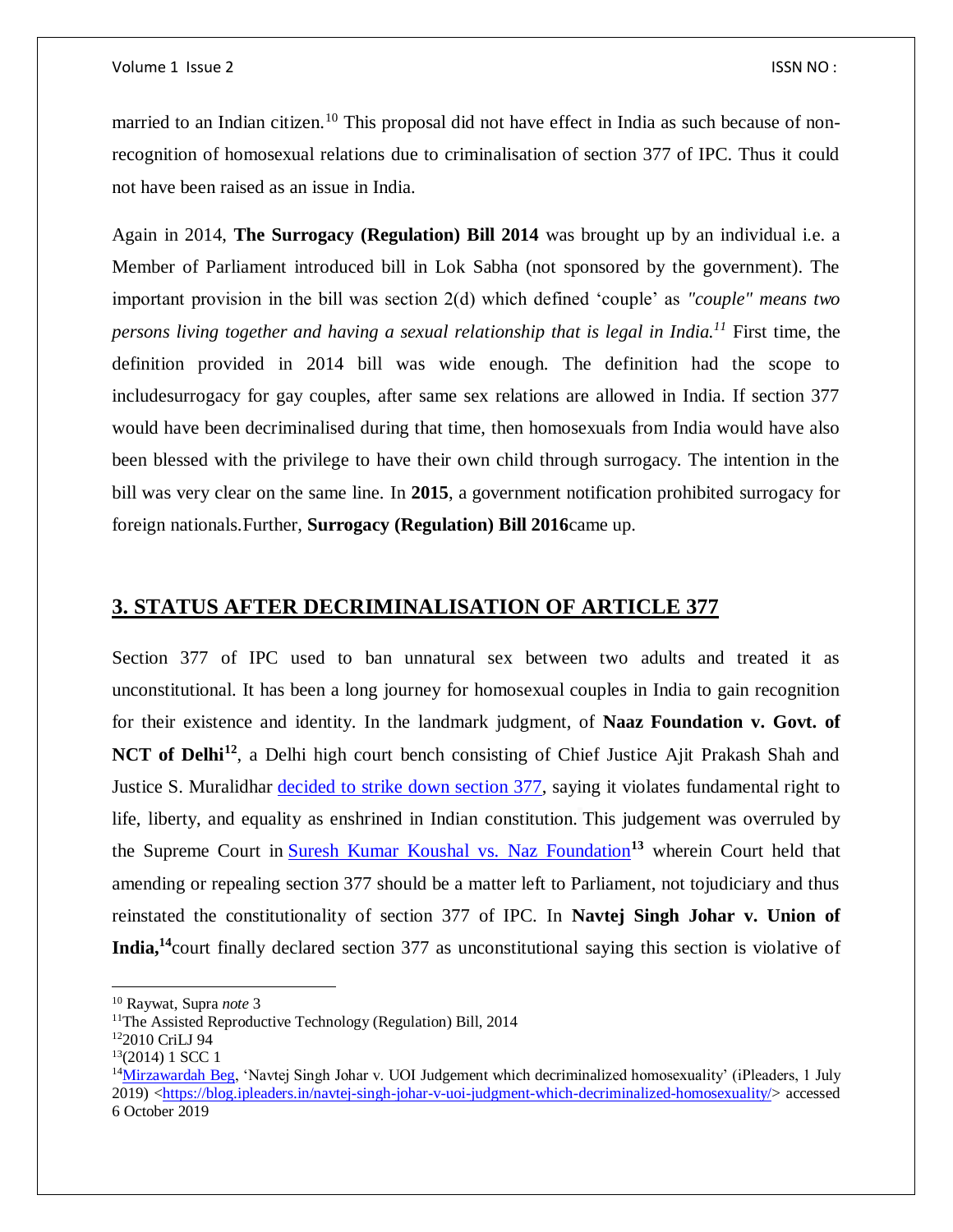article 14 and 21.Chief Justice Dipak Misra and Justice AM Khanwalkarhas said -*"An examination of Section 377 IPC on the anvil of Article 19(1)(a) reveals that it amounts to an unreasonable restriction, for public decency and morality cannot be amplified beyond a rational or logical limit and cannot be accepted as reasonable grounds for curbing the fundamental rights of freedom of expression and choice of the LGBT community. Consensual carnal intercourse among adults, be it homosexual or heterosexual, in private space, does not in any way harm the public decency or morality."<sup>15</sup>*

The very long journey of the LGBTQ community has been very difficult throughout. It is beyond imagination to understand the fear and pain of this community who lived without any recognition, identity, and existence or lived without any acceptance of its own identity. Decriminalisation of section 377 has given homosexuals a full right to breathe, to accept themselves as they are, openly and has given them right to enjoy all the fundamental rights equally.

#### **THE SURROGACY (REGULATION) BILL 2019**

After the pronouncement of Navtej Singh Johar judgment, **The Surrogacy (Regulation) Bill 2019** was introduced in Lok Sabha on July 15, 2019 which was passed on August 5, 2019. The said bill was once introduced in the year 2016 but did not passed and thus lapsed in due course of time. The 2016 bill is again introduced in 2019 and thus 2019 bill is on the same line as 2016 bill was. The said bill has not been passed by Rajya Sabha and Rajya Sabha has proposed to send thebill to PARLIAMENTARY STANDING COMMITTEE before taking up for passagefor making a report on it. The present pending bill does not include homosexual couple under the definition of intended parents as provided in **sec 2(d) of the said Bill<sup>16</sup>** .

In **Surrogacy Regulation Bill 2016,** surrogacy has been discussed as an arrangement whereby an 'intending couple' commissions a surrogate mother to carry their child. This Bill permits surrogacy only for couples who cannot conceive a child due to proven infertility. This procedure is not allowed in case of any other medical conditions which could prevent a woman from giving

 $\overline{\phantom{a}}$ <sup>15</sup>*Id*

<sup>&</sup>lt;sup>16</sup>The Assisted Reproductive Technology (Regulation) Bill, 2019.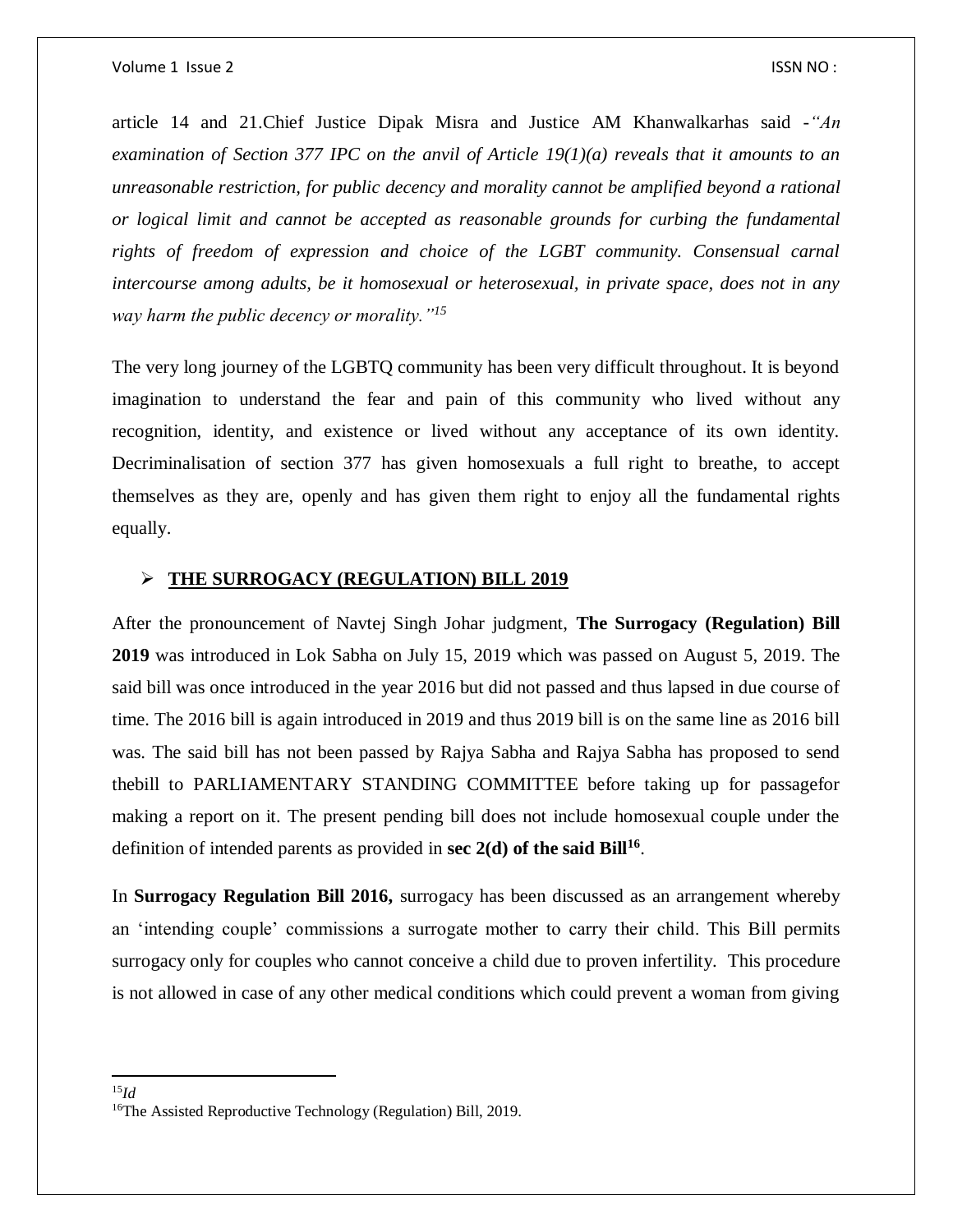birth to a child.<sup>17</sup> The provision of this bill are very narrow, rigid and stringent. Inorder to reduce the concept of womb renting, malpractices and regulating surrogacy in India, parliament came up with such a narrow bill. Two big problems or loopholes in the bill are: (a) firstly the definition of 'intending parents' which do not include homosexuals anyhow and (b) it allows surrogacy only when the couple cannot conceive a child. By analysing this point we can say that even though if homosexual couples would have been included in the definition of 'intended parents' then also lesbian coupleswould have fallen outside its scope because in their case they are not infertile, but they cannot become pregnant naturally. Traditional Surrogacy is the only way for them and the same applies for gay couples wherein they are not infertile, but they need a surrogate mother for carrying out pregnancy.

## **4. DISCRIMINATION UNDER ARTICLE 14 AND 21 FOR HOMOSEXUALS**

On one hand, SC has decriminalised section 377 and has talked about treating homosexuals equally under article 14 and providing them 'right to privacy' under article 21 but on other hand government is not doing so. It is said that action speaks louder than words and same has been tried by government by bringing such a one-sided bill which if gets approval from Rajya Sabha will result in hampering the interest of homosexual community and denial of fundamental rights to them. By not including homosexual couples under the definition of 'intended couple' parliament has come up with its intention of treating homosexuals as a different class. It's not a loophole in 'surrogacy bill 2019' but it is an act done intentionally by the pre-occupied status of mind in which parliament is not thinking beyond their lines. Prejudice minds have created a picture and thus are trying to fill colours in it on the grounds of ethics, morality, ethos, culture, effect on parenting of child, etc. It is discrimination to homosexuals that they are not allowed to extend their families by way of surrogacy thereby right to reproduce is being affected which is a violation of article 14 and 21.

#### **RIGHT TO REPRODUCE AND RIGHT TO FAMILY**

 $\overline{a}$ <sup>17</sup> The Assisted Reproductive Technology (Regulation) Bill 2016.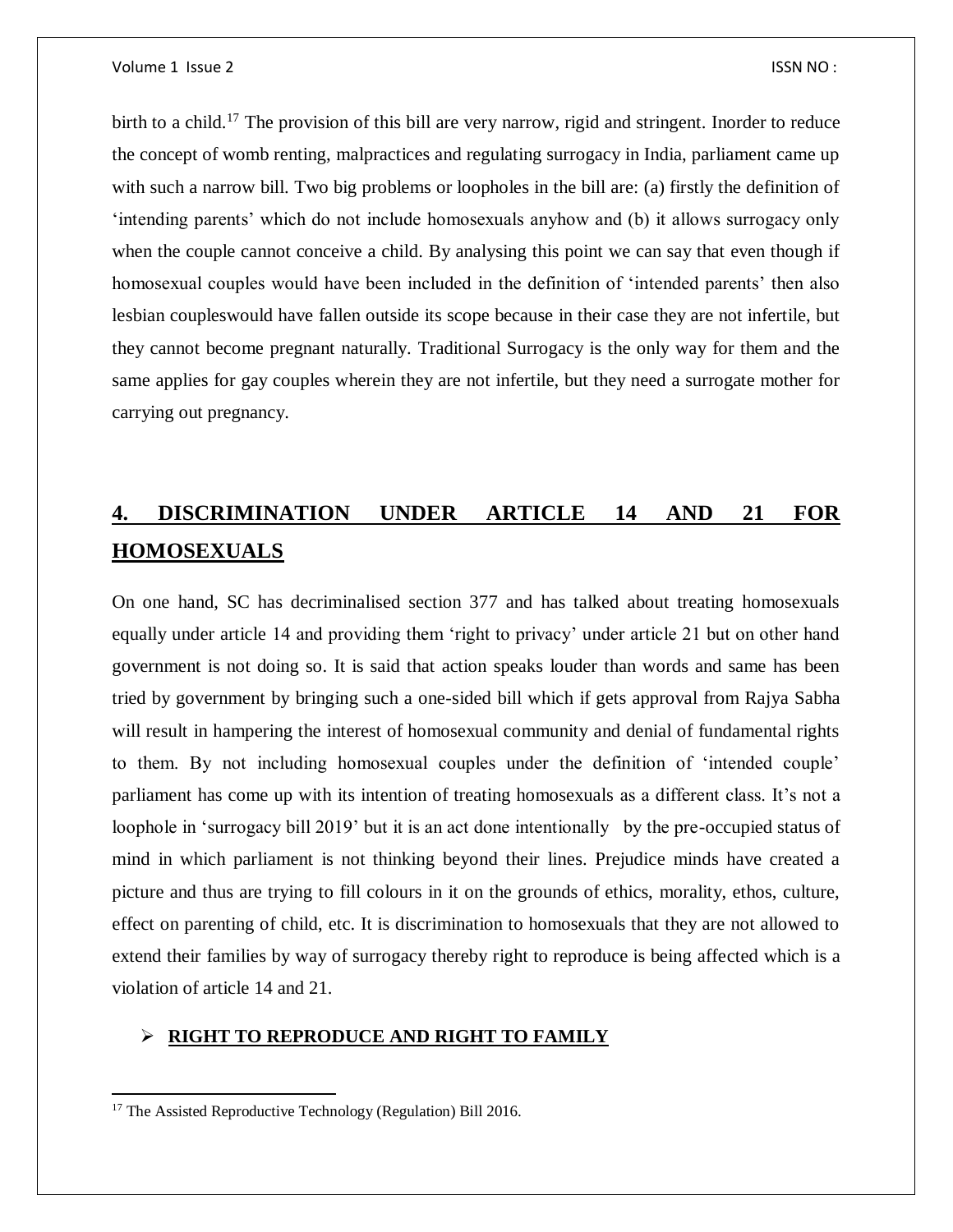Surrogacy as a concept can be of two types: traditional surrogacy and gestational surrogacy. In case of homosexual couples, this is not possible by natural way to give birth to a baby when both the parties in a couple is of the same sex. But, they cannot be denied of right to reproduce on the basis of their sexual orientation.

**Article 16.1 of the Universal Declaration of Human Rights 1948** provides that *"men and women of full age without any limitation due to race, nationality or religion have the right to marry and found a family"<sup>18</sup>*. Judiciary in India too has recognized the reproductive right of humans as a basic right. In the case of **B. K. Parthasarthi v. Government of Andhra Pradesh<sup>19</sup>**, Andhra Pradesh High Court upheld "the right of reproductive autonomy" of an individual as a facet of his "right to privacy" and agreed with the decision of the US Supreme Court in **Jack T. Skinner v. State of Oklahoma<sup>20</sup>**, which characterised the right to reproduce as "one of the basic civil rights of man. Even in **Javed v. State of Haryana<sup>21</sup>**, though SC upheld the two living children norm to debar a person from contesting a Panchayati Raj election it refrained from stating that the right to procreation is not a basic human right.<sup>22</sup>

When right to reproduce and right to family has been recognised as a fundamental right at national and international level still issues arises that why things change for homosexual people or couples because of their sexual orientation,even though it has been proved by the research that it does not affect society at large or to anyone in anyway. Surrogacy is a boon for homosexual couples to complete and extend their family. It is a matter of choice whether to adopt a baby or to have a baby through surrogacy without affecting any other person's right and freedom. Thus, the laid 2019 surrogacy is full of lacunas.

### **5. CONCLUSION AND SUGGESTIONS**

The following are the observations based on the research and analysis of the present situations. Thus, the conclusion with suggestions are as follows:

 $\overline{\phantom{a}}$ 

<sup>18</sup>'30 Articles on the 30 Articles of the Universal Declaration of Human Rights' (ohchr) <https://www.ohchr.org/EN/NewsEvents/Pages/DisplayNews.aspx?NewsID=23871&LangID=E> accessed 6 October 2019

<sup>19</sup> AIR 2000 A. P. 156

<sup>&</sup>lt;sup>20</sup> 316 US 535

<sup>21</sup> (2003) 8 SCC 360

<sup>22</sup> 228th Law Commission, Supra *note* 7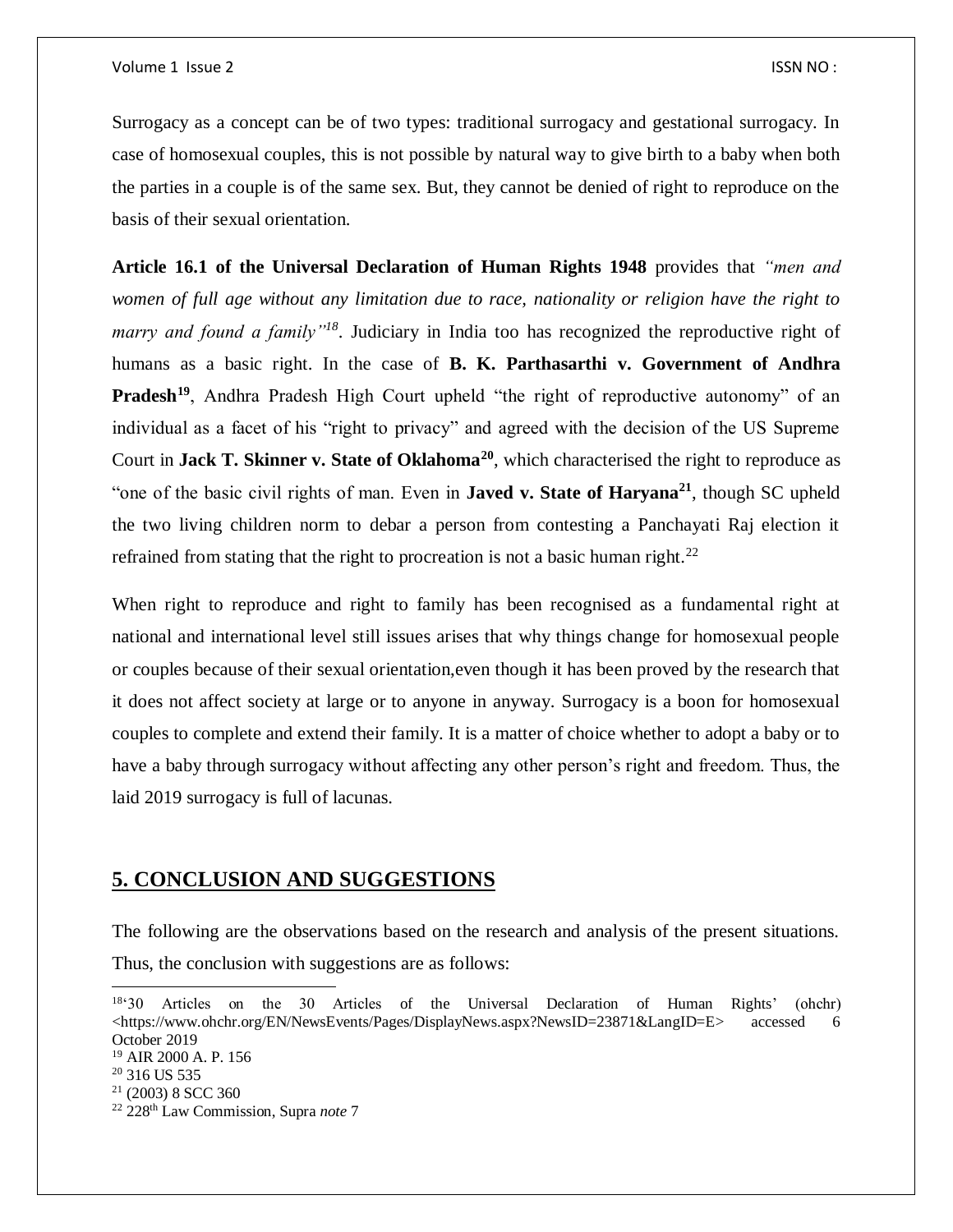- 1. The existence of homosexuality was always present in Indian scenario with the absence of its identity or recognition. In modern times, but before the year of 2005, position was very harsh on these people. Such issue of non-allowance of surrogacy to Indian homosexual couples did not ever came up because of non-recognition to their relationship in society. There were no regulations in these areas so absence of laws did not stopped the Indian single homosexual people to have their own child through surrogacy.
- 2. There is no harm in accepting the already prevalent and established concept of surrogacy for homosexual couples and homosexual single parent also. Until and unless any established concept is draconian and against the accepted norms of society, such concept should remain. Homosexuality and existence of surrogacy for them is that concept only. Thus, it should be allowed to them in the  $21<sup>st</sup>$  century also by lifting the ban from Surrogacy Bill 2019, especially when section 377 has been decriminalised. Homosexuality cannot be judged in isolation, especially when there is a recognised concept of Right to Privacy under Article 21 of the Indian Constitution.
- 3. The Surrogacy Bill 2019 is regressive as the ambit of the word "couple" is confined to a legally married man and women which as a result deprives people in live-in relationship, single parents and homosexuals of their rights to parenthood. The surrogacy to the same sex couples will help prospective parents to fulfil the lifelong dream of extending their families by maintaining a genetic linkage to their children.
- 4. If in a heterosexual couple, one partner is infertile then by way of surrogacy they can have a baby but ovum (in case the wife is infertile) or semen (in case the husband is infertile) remains of the donor (may be anonymous) and the legitimacy of the child doesn't get affected and baby remains of the intended heterosexual couple. The same procedure can be applied for homosexual couples.  $228<sup>th</sup>$  Law Commission report also talked about it.
- 5. Thinking on the present scenario, if the present bill gets acceptance from Rajya Sabha it would result in discrimination under article 14 and 21 of homosexual couples. Supreme